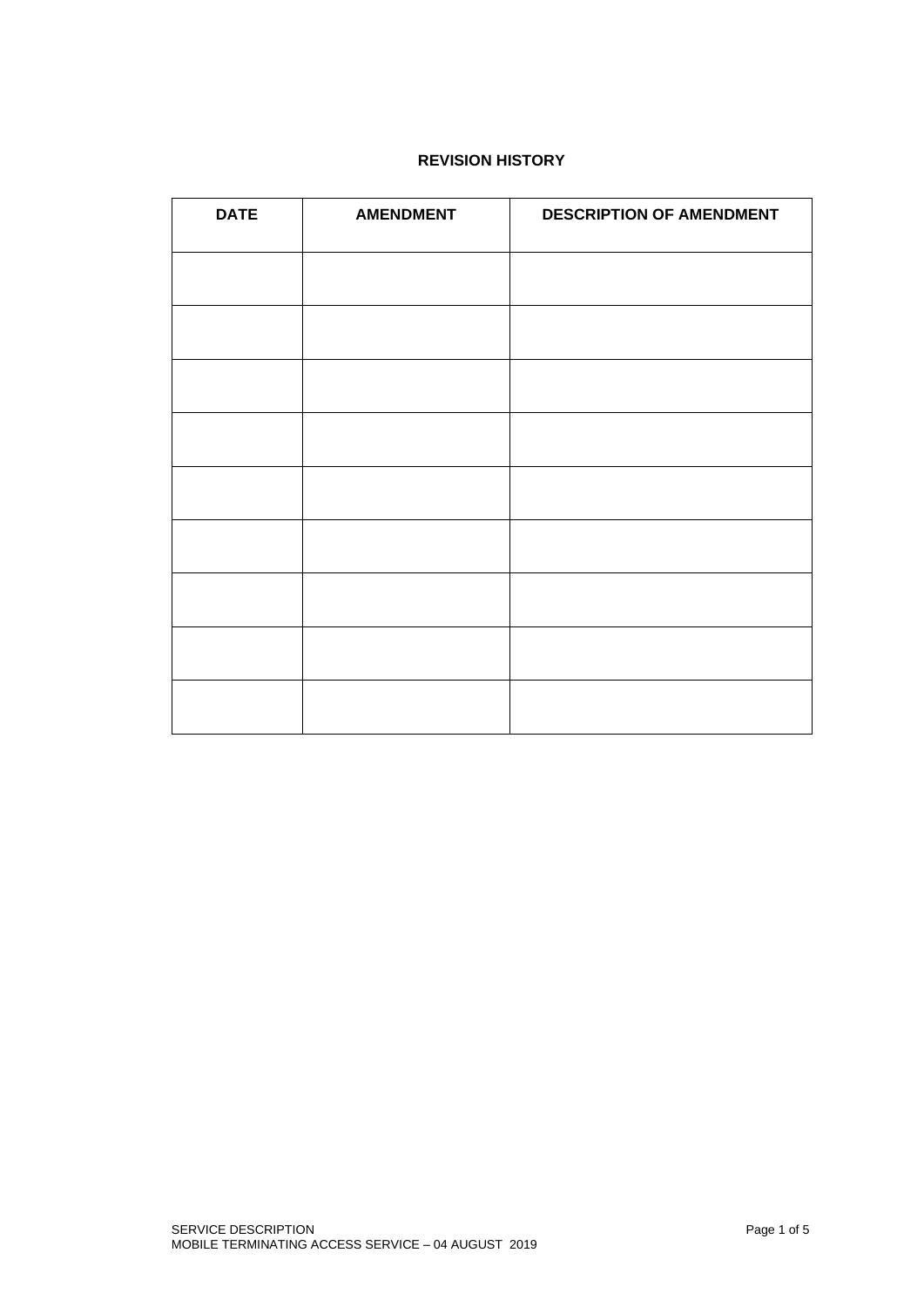#### **CONFIDENTIAL**

## **SERVICE DESCRIPTION 1-4: MOBILE TERMINATING ACCESS SERVICE**

#### **1 THE SERVICE**

The **Mobile Terminating Access Service** is a service for the carriage of a Telephone Call from an agreed Point of Interconnection to a Called Mobile Party on the Access Provider's Mobile Network.

**Available to:** A public telecommunications operator with an individual NFL or MNO licence and having one or more interconnection links with Batelco.

**Traffic:** Traffic which both originates and terminates in Bahrain only.

**Reciprocal Service:** A traffic delivery service must be offered by any operator capable of delivering traffic to that operator's directly connected customers.

#### **2 DEFINITIONS**

Capitalised terms not defined in this Service Description are defined in the Dictionary. Terms defined in this Service Description are specific to it.

**Access Provider** means the Licensed operator of the Mobile Network directly connecting the Called Mobile Party.

**Access Seeker** means the Licensed operator of the PSTN or Mobile Network directly connecting the PSTN Number or Mobile Number from which a Telephone Call to a Called Mobile Party originates.

**Called Mobile Party** means the Access Provider Customer to whose Mobile Number the Calling Party places the Telephone Call.

**Calling Party** means, for the purposes of this Service Description, the Access Seeker Customer who initiates a Telephone Call the completion of which requires utilisation of the Mobile Terminating Access Service.

**MNO** means a mobile telecommunications License granted by the Regulator to a Mobile Network operator.

**NFL** means a national fixed telecommunications License granted by the Regulator to operators of Networks which are not Mobile Networks.

**Testing SIMs** means 4 SIM cards (two each in respect of pre-paid and post-paid platforms).

## **3 TERMS**

#### **3.1 Pre-requisites**

A party (**the first party**) shall not be obliged to supply the Mobile Terminating Access Service unless and until:

SERVICE DESCRIPTION **Page 2 of 5** MOBILE TERMINATING ACCESS SERVICE – 04 AUGUST 2019 (a) either the In-Span Interconnect Link Service or the CSI Link Service is provisioned;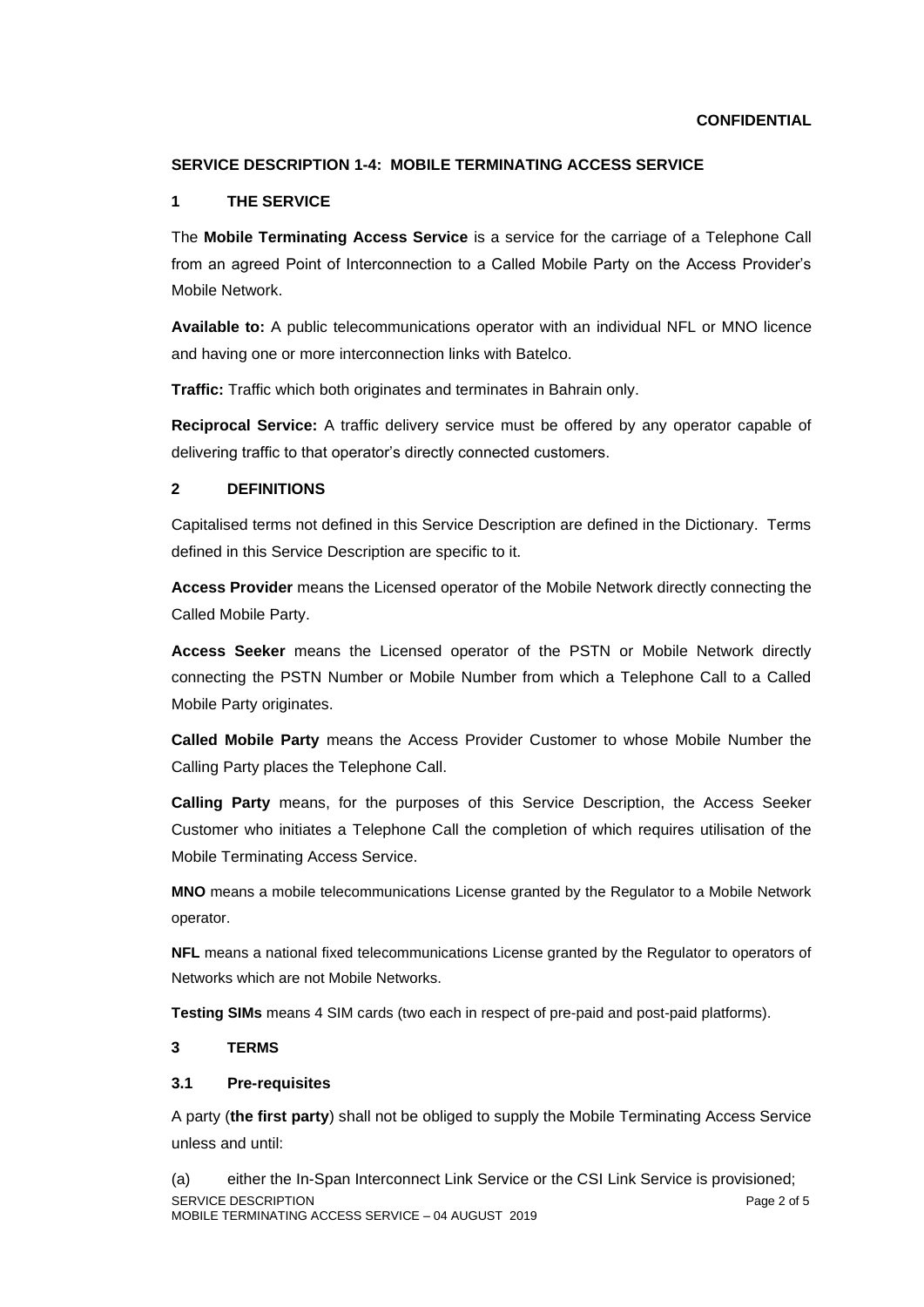## **CONFIDENTIAL**

- (b) the parties have established a Point of Interconnection at which the parties agree that the Access Seeker is to handover Telephone Calls to the Access Provider for termination to the Called Mobile Party;
- (c) the parties have successfully completed any pre-commissioning testing requirements set out in the Joint Working Manual; and
- (d) the other party can provide to the first party:
	- (i) if the other party operates a Mobile Network, the Mobile Terminating Access Service on a reciprocal basis; and
	- (ii) if the other party operates a PSTN, the PSTN Terminating Access Service on the basis set out in that Service Description.

## **3.2 Handover**

The Access Seeker must handover Telephone Calls for termination on the Access Provider's Mobile Network:

- (a) at the Point of Interconnection agreed in writing by the Access Provider and the Access Seeker; and
- (b) in accordance with all applicable terms of this Service Description, the Supply Terms and relevant specifications notified by the Access Provider to the Access Seeker from time to time.

## **3.3 Conveyance**

Subject to the Forecasting Procedures, the Access Provider shall convey Telephone Calls that are handed over by the Access Seeker to the Access Provider in accordance with paragraph 3.1 of this Service Description from the relevant Point of Interconnection to the Called Mobile Party by means of the Access Provider's Mobile Network.

## **3.4 Echo Control**

Echo control will be provided in accordance with the Joint Working Manual.

## **3.5 Provision of tones and network announcements**

- (a) In a manner and timetable agreed between the parties, each party as Access Provider will support signalling (the delivery of which is free of charge) to terminate the relevant call at the signalling level. The content of the release signal should wherever possible indicate the accurate reason for the termination.
- (b) If, notwithstanding the availability of signalling to terminate the relevant call, the Access Seeker may still request the Access Provider to divert the call to tones or announcements and the Access Provider may agree if it chooses and is able to do so;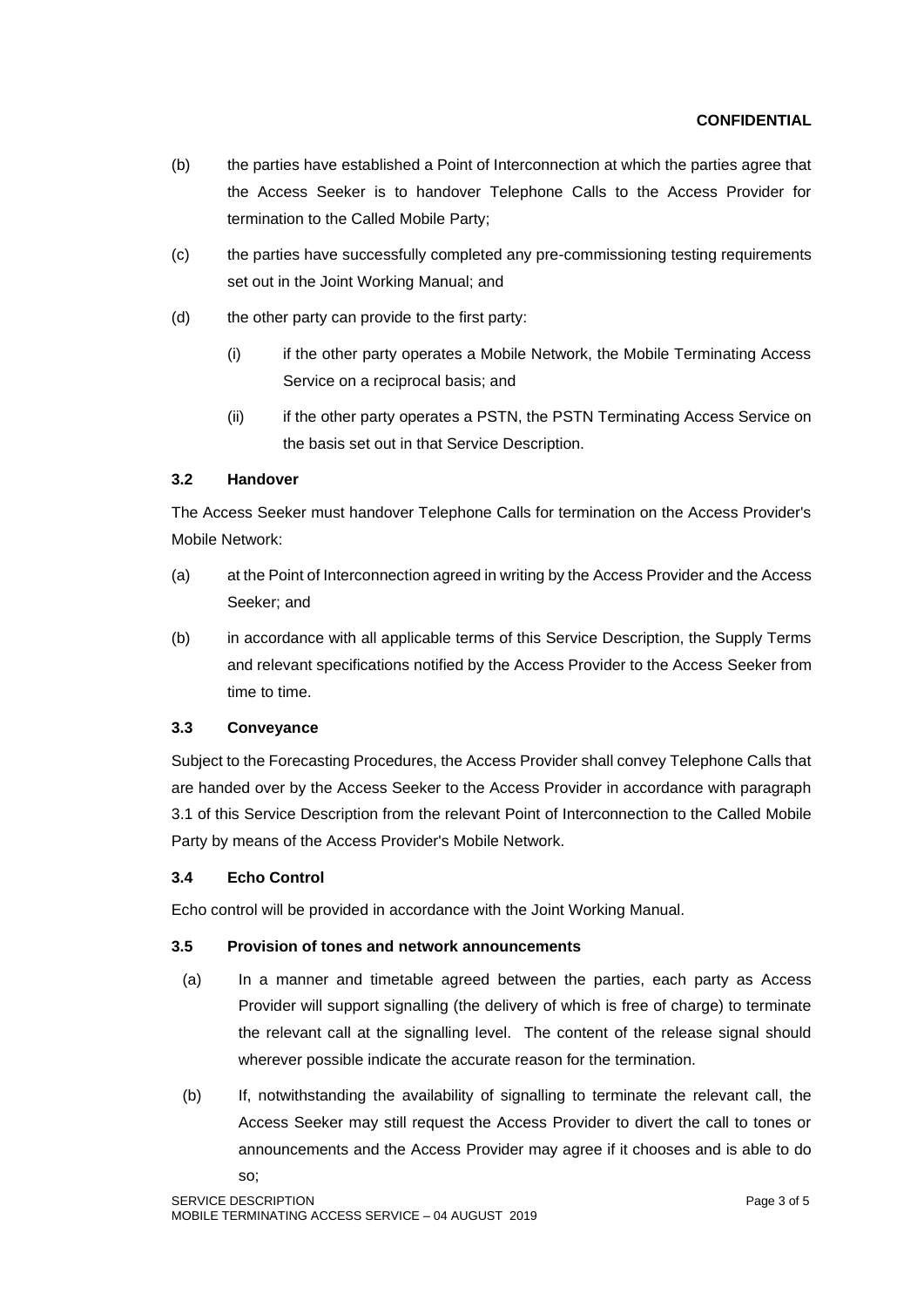- (c) An Access Provider:
	- (i) may not charge at all for tones and announcements until it has implemented the timetable in paragraph (a);
	- (ii) may charge the Access Seeker for the delivery to tones and announcements under paragraph (b);
	- (iii) may charge the Access Seeker for the delivery to tones and announcements if the signalling is not supported by a third party network; and
	- (iv) may not charge the Access Seeker for the delivery to tones and announcements if the signalling is available to the Access Provider, but the Access Provider does not terminate the call through signalling (other than at the request of the Access Seeker under paragraph (b)).
- (d) Details of the requirements for information tones and network announcements will be set out in the Joint Working Manual.

#### **3.6 Signalling interconnection**

The transfer of signals to support the establishment, maintenance and clear down of the Telephone Calls will be via the signalling interconnection specified in the Joint Working Manual.

#### **3.7 Associated Information Signals**

- (a) The Telephone Calls will be handed over to the Access Provider at the relevant Point of Interconnection with information signals provided in the associated signalling system.
- (b) The format of information in the signals referred to in paragraph (a) will be in accordance with ISUP specification set out in the Joint Working Manual.

## **3.8 Provision of CLI**

- (a) The SS7 signalling provided by the Access Seeker must include the provision of CLI information in a format which allows the Access Provider to unambiguously derive the full Mobile Number or PSTN Number of the Calling Party to the full extent that the provision of such CLI information is capable of being supported by SS7 signalling.
- (b) The Access Seeker must obtain from the Regulator any approvals or licences necessary for exchange of CLI information (none is required as at the date of first publication).

#### **3.9 Nature of Switchports**

(a) Telephone Calls will be delivered to the Access Provider at 2.048 Mbit/s Switchports via a Point of Interconnection.